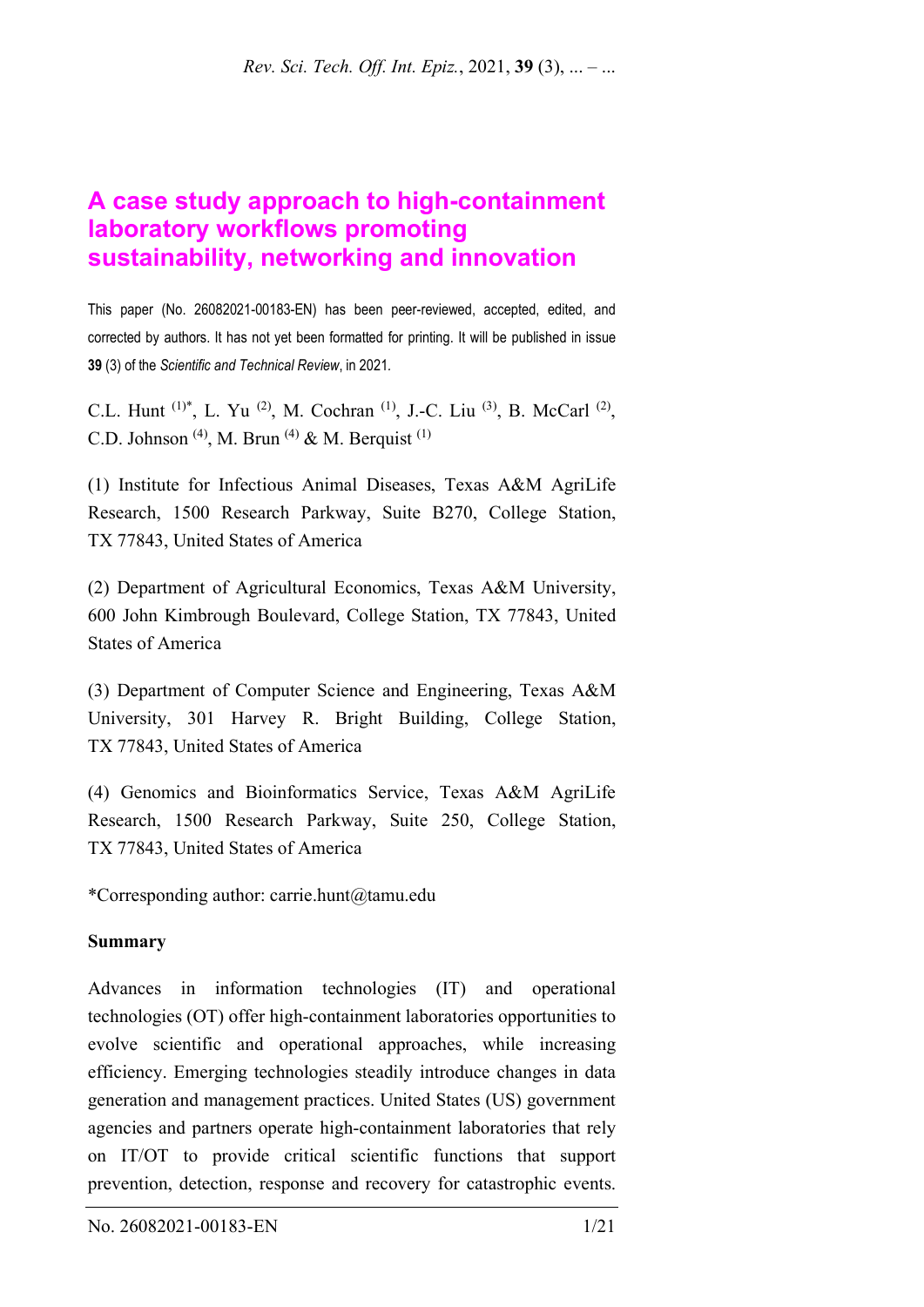These unique operating environments provide an opportunity for implementation of IT/OT that can facilitate both efficiency and deeper or parallel study of disease and associated biological phenomena. Operational study by subject matter experts can aid in identification of requirements and challenges pertaining to emerging IT/OT, examination of use cases, refinement of technical specifications and optimisation of workflows. The National Bio and Agro-Defense Facility (NBAF) in the United States of America (USA), slated to be fully operational by 2023, will be a state-of-the-art research and diagnostic facility with biosafety level 2, 3 and 4 laboratories for the study of high consequence transboundary animal pathogens and zoonotic diseases impacting public health. The NBAF will support the diagnosis of emerging diseases, development of countermeasures and transboundary animal disease training. Given the rapid emergence of IT/OT solutions, the authors utilised a case study approach to analyse and assess real-world, high-containment laboratory functions to help maximise efficiency in mission delivery for the NBAF and the broader high-containment laboratory network. The case study approach described here could be widely adapted to diverse situations characterised by a high rate of change to provide accurate, relevant workflow analyses and optimised recommendations.

#### **Keywords**

Blockchain – Genomics sequencing pipeline – Information technology – Laboratory networking – Operational technology – Workflow optimisation.

### **Introduction**

High-containment laboratories operate in a unique environment, the analysis of which is well-suited to case studies of the impacts of information technologies (IT) and operational technologies (OT) on select laboratory workflows. A limited number of research institutions across the United States of America (USA) are equipped to facilitate work with pathogens of high consequence (Biosafety Level 3 or 4), which require certified containment laboratories. Even fewer include facilities for agricultural species: Biosafety Level 3 Agriculture (BSL-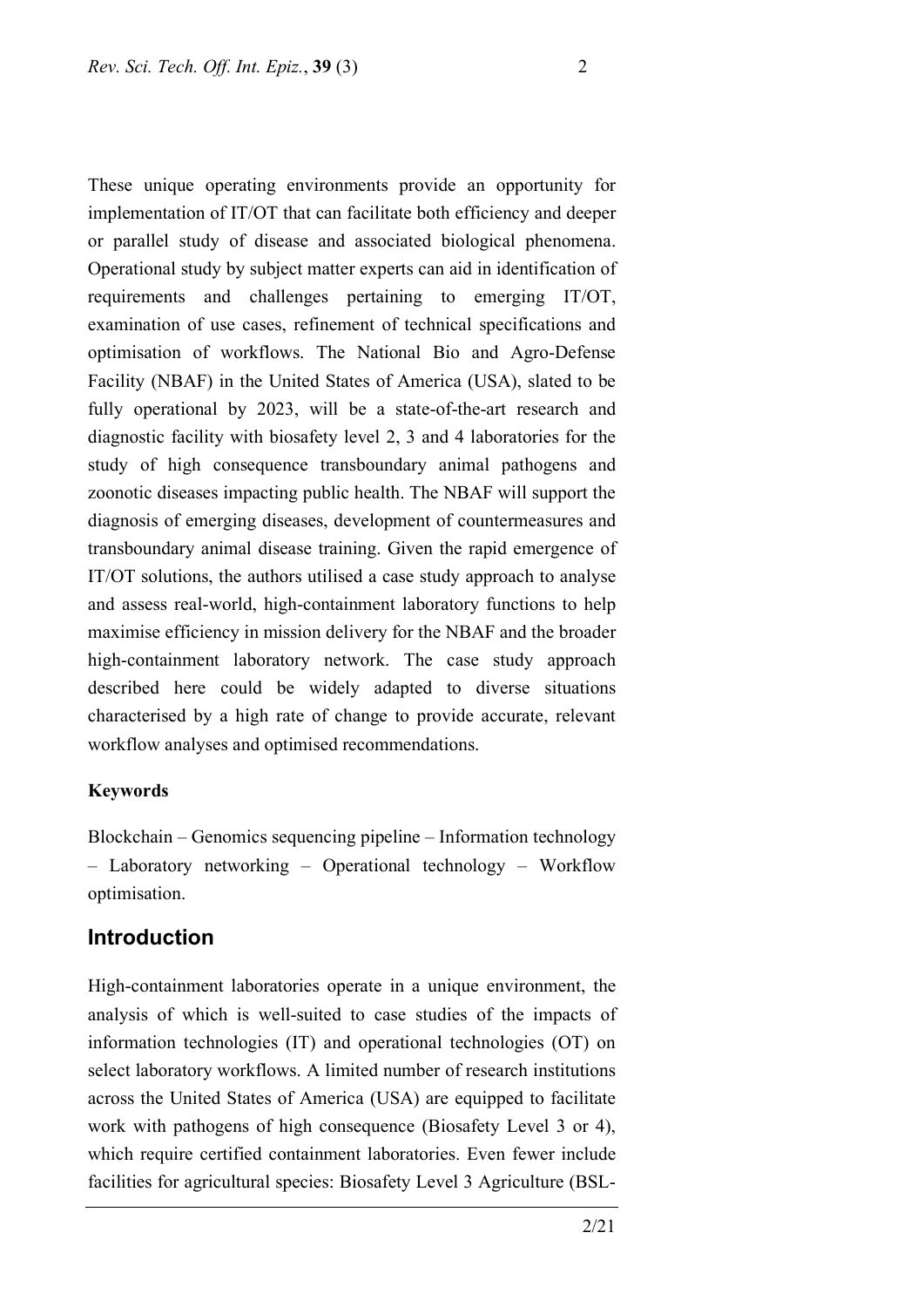3Ag). These facilities are dispersed geographically and operate largely in an independent manner. As there is no single entity providing comprehensive oversight, these issues and related biosecurity concerns were raised in a testimony before the Subcommittee on Oversight and Investigations, Committee on Energy and Commerce, House of Representatives in October 2017 (1).

Biological agents identified as having the potential to pose a severe threat to human and animal health are classified as select agents. High-containment laboratories in the USA wishing to work with select agents must register with and be regulated by the Federal Select Agent Program, which is jointly overseen by divisions within the US Department of Health and Human Services' Centers for Disease Control and Prevention (HHS–CDC) and the US Department of Agriculture's Animal and Plant Health Inspection Service (USDA– APHIS). The Federal Select Agent Program regulates select agent and toxin possession, transfer and use, which includes permits for scientists (valid for five years) and CDC facility inspections at least once every three years. However, a review by the Government Accountability Office (GAO) in 2017 found that the Federal Select Agent Program failed to meet key elements of effective oversight related to independence, performing reviews, technical expertise, transparency and enforcement.

Research involving infectious agents potentially harmful to humans or animals (specifically those classified as Biosafety Levels 3 or 4) is inherently difficult owing to factors including complex facility requirements, regulatory issues, mandatory training/expertise, biosecurity control and high costs of operation. In the case of BSL-3Ag research, the requirement for large animals is an additional challenge that increases the need for specialised facilities and trained personnel. These studies are often limited by the availability of suitable animals and space (in contrast to studies involving rodent species) and it is more difficult to get approval for them because of strict regulatory and reporting requirements. An ever-increasing focus on animal welfare and transparency to the public adds another layer of complexity to this important type of research. Combined with the high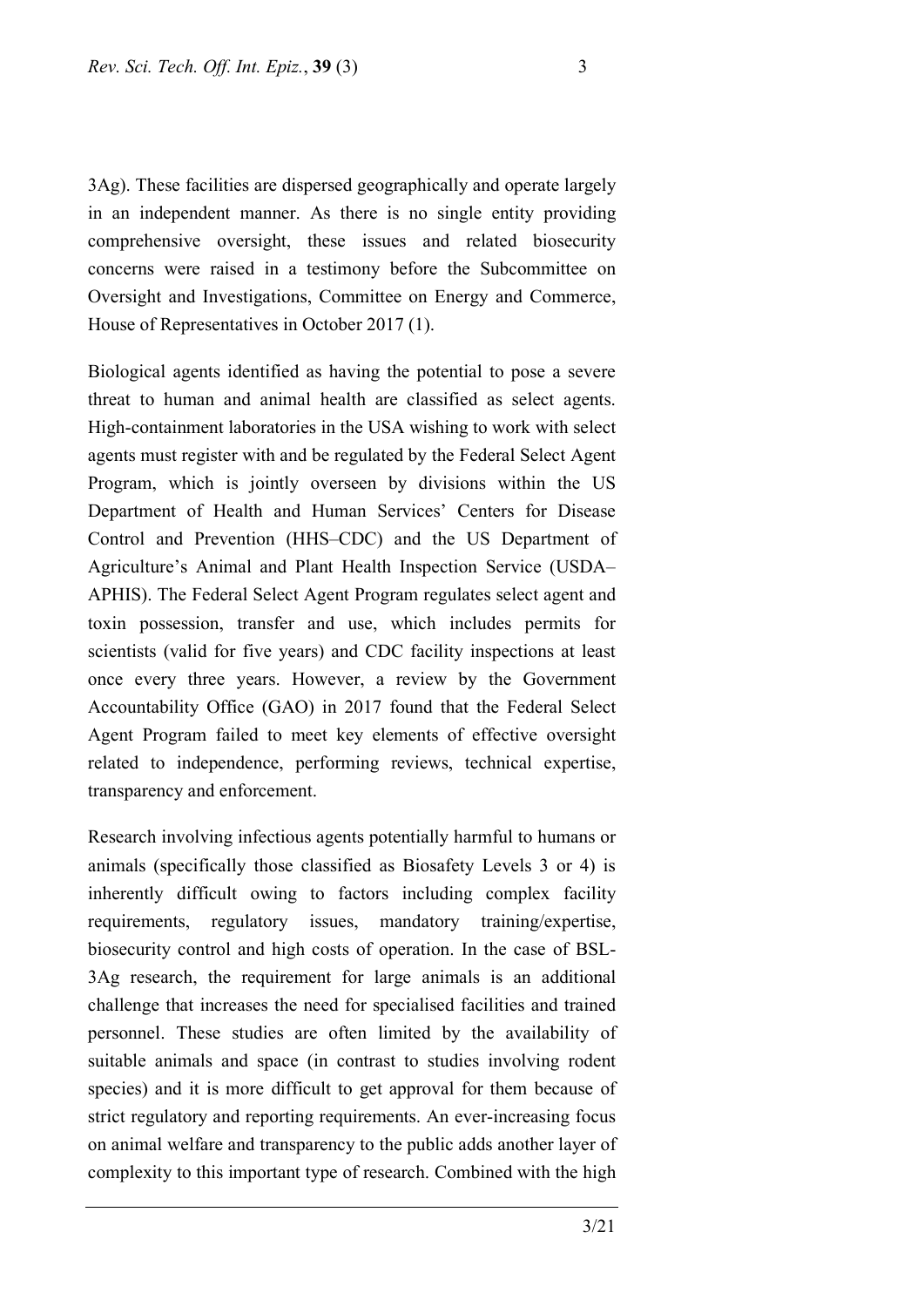operational costs associated with research under containment, there can be limitations to progress, with only a subset of researchers that are both able to attain the necessary funding and have the subject matter expertise to design high-containment studies.

For these reasons, coordinated studies that could serve multiple purposes and allow the sharing of animals, tissues or data among researchers in secure, transparent and trusted environments would be particularly advantageous. However, the status quo is that highcontainment research facilities exist as digitally isolated, independent entities with associated limitations imposed on collaborative efforts within or across institutions, limitations that are regularly addressed in less critical settings by a myriad of technologies and tools available in today's marketplace.

The benefits of emergent IT and OT reach beyond increases in transaction quantity and speed. In this case study, networking concepts that included data aggregation and flows, spatio-temporal bridging and real-time awareness were utilised in order to propose solutions to some of these challenges. This approach facilitates examination of various resources within the laboratory environment, including sequencers, pipettes, robots, employees, bench space and time, with the introduction of novel technologies such as digital ledgers to facilitate transparency and trust. In addition, establishment of formal and informal networks as a mechanism to share these resources collaboratively facilitates the delivery of large quantities of complex laboratory activities that would otherwise be very difficult to achieve.

Important to this analysis is the inherent connectedness of emergent information and operational technologies. Nearly every new device, instrument or component of IT infrastructure is designed to enable network connectivity. As high-containment laboratories increasingly embrace emerging IT and OT strategies, the networked nature of infrastructure stands to change entire operational paradigms. The digitalisation of modern workflows transcends physical infrastructure. With the advancement of interconnectedness across high-containment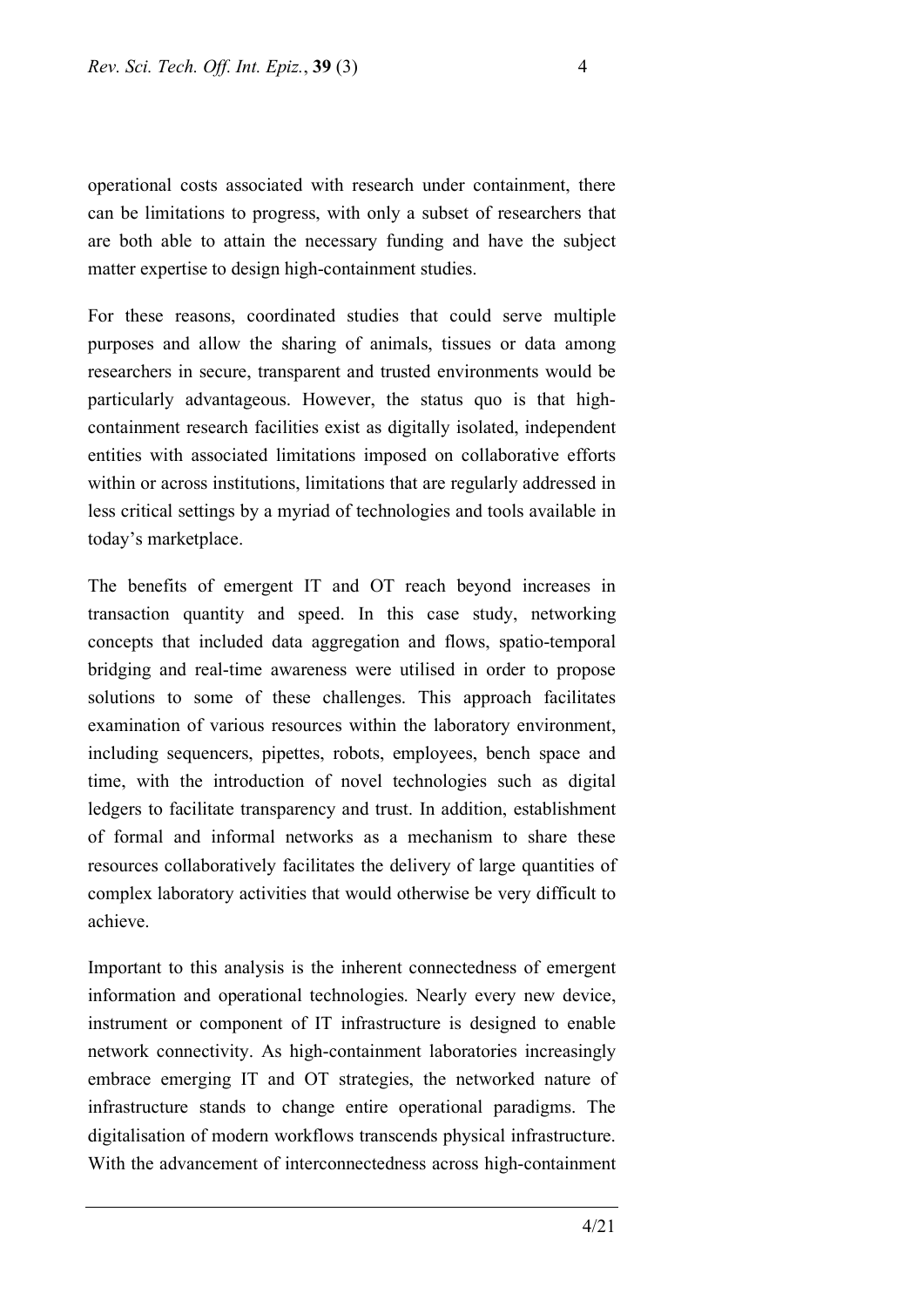facilities come increased challenges regarding cybersecurity. The protection of sensitive data and information from those with hostile intentions cannot be overemphasised. In these operations research case studies, the authors used a blended approach, leveraging economic methods, policy, procedure and capacity review of existing laboratories, as well as best practices in configuration of information technology infrastructure, all with the goal of prospective consideration and study of the implications of connectedness and how it can result in improved workflows and arrangements.

It is also important not to lose sight of the fundamental purpose of high-containment laboratories as controlled working spaces for pursuit of scientific solutions to high-risk biological threats to human, agricultural and environmental health. Such solutions are optimally derived from a community approach integrating emergent technologies and yielding new opportunities for implementing workflow optimisations at both the individual laboratory and highcontainment community levels.

### **Approach**

To address the task of workflow analysis with a focus on emergent IT/OT and resource optimisation in the high-containment laboratory setting, three case study topics were developed: *1)* an end-to-end genomics sequencing pipeline; *2)* conceptualisation of highcontainment laboratories as a network; and *3)* the application of blockchain technology to the high-containment laboratory mission and environment. Careful consideration was given to developing a working group that included representation from all key stakeholder groups as well as crucial subject matter expertise. This included director-level membership from government and academic highcontainment laboratory facilities across North America as well as European representation. Experts representing various IT/OT disciplines and key members of the Plum Island Animal Disease Center (PIADC) to NBAF transition team rounded out the group.

The working group was established in early 2019 and a two-day inperson workshop was held in Washington, DC to allow presentation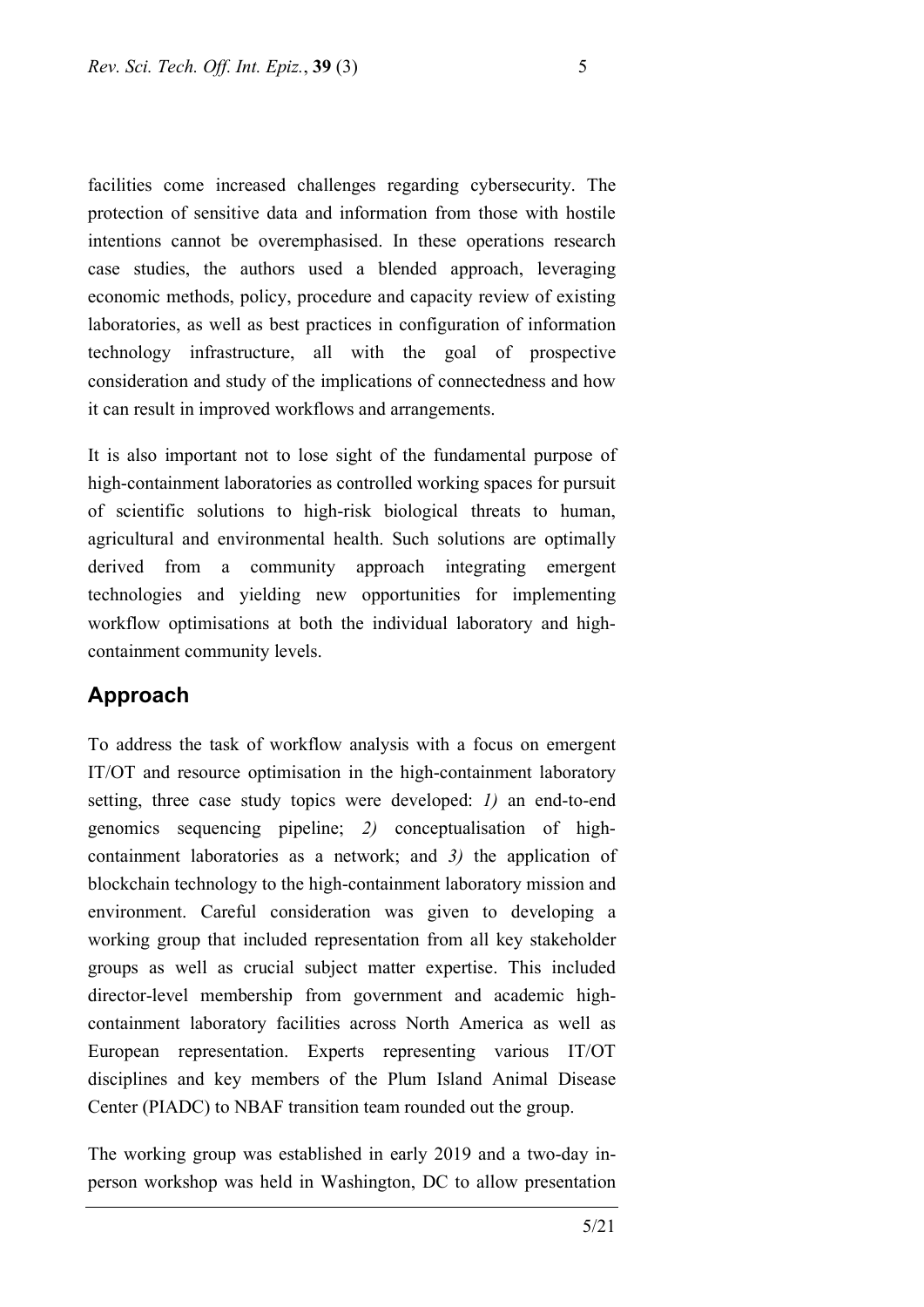of the case study topics as well as to provide a venue for networking of individuals from closely related disciplines and physically disparate locations. Considerable effort was made to keep these working group members engaged throughout the duration of the 24-month project. Feedback provided at the workshop and subsequent stakeholder interactions within and outside of the working group shaped the refinement of the case studies to ensure they would provide targeted, relevant content of maximal benefit to the stakeholders. A second working group meeting was held in mid-2020 which reconvened members for updates on the PIADC to NBAF transition as well as presentation and discussion of the case study findings.

### **Case study methods**

High-containment laboratories facilitate crucial research on high consequence pathogens and are important resources at the intersection of human, environmental and animal health. To understand the impacts of networking and emerging technologies on the future of high-containment laboratory workflows and impacts, the following three case studies were conducted:

- Case study I is an examination of a genome sequencing laboratory. Using job-shop scheduling and inventory analysis, with a cost-centric focus, allows for a better understanding of laboratory processes and resource utilisation. The application of economic modelling to laboratory workflows can streamline decision-making for more efficient and cost-effective processes.
- Case study II consists of two parts, focused on a central theme of laboratory networking and the allocation of scientific resources. Part one consists of a compilation of notional containment laboratory attributes, referencing real-world limitations, for use in an econometric resource allocation model. Part two consists of a study of the European Research Infrastructure on Highly Pathogenic Agents (ERINHA), which is a European organisation that works to coordinate and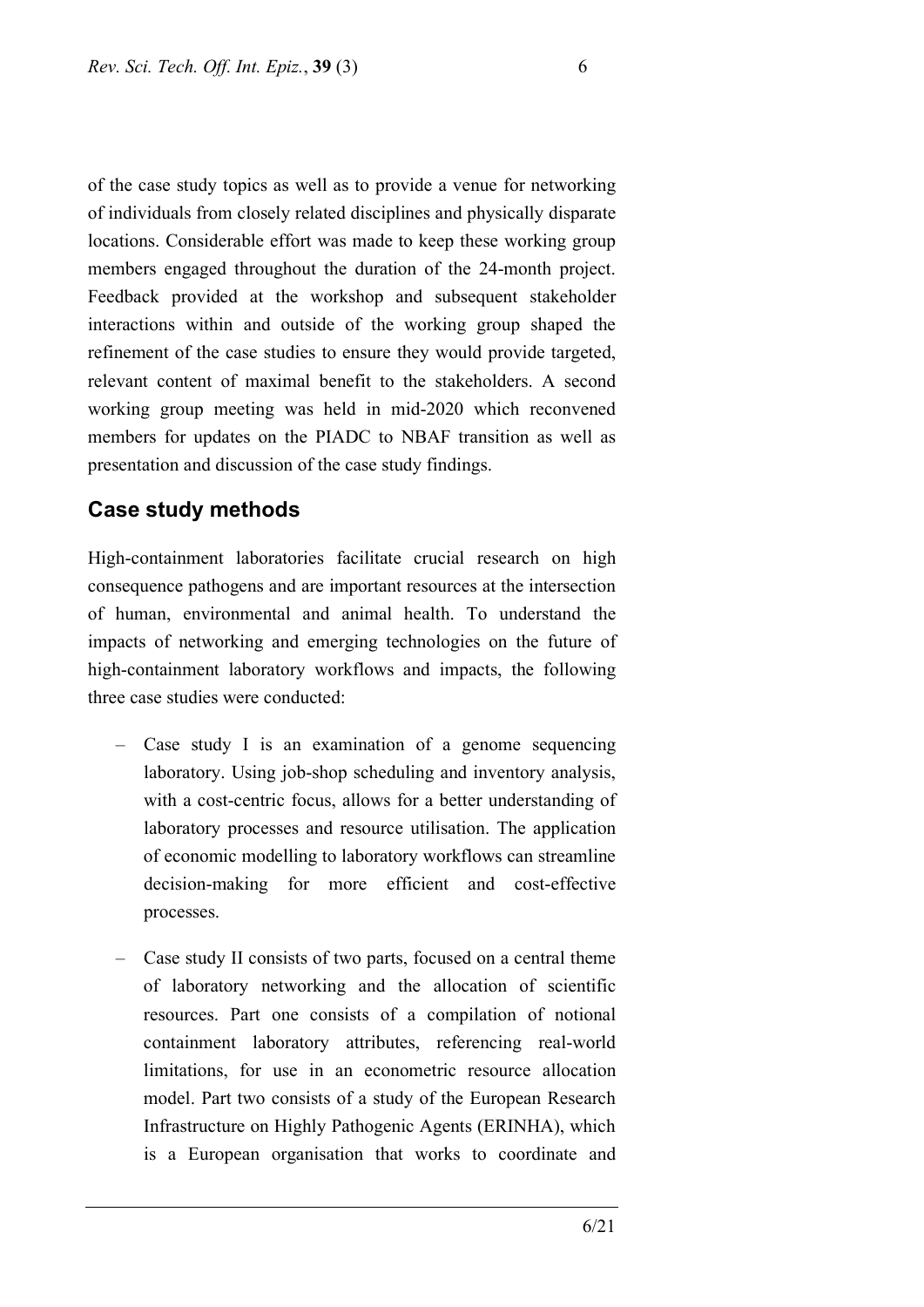distribute access to research across high-containment laboratory infrastructure in Europe.

– Case study III outlines a system for laboratory data handling, storage and secure dissemination. Emerging technologies such as blockchain and novel distributed computing and storage models can reduce network and collaborative barriers that currently exist in high-containment laboratories.

### **Methodology for Case study I: examination and model optimisation of low-cost whole genome sequencing**

This analysis focuses on high throughput, lower cost whole genome sequencing that has been advanced, in part, by large increases in parallel sequencing capacity on sequencing machines. Economy of scale and standardisation have been employed for years in highcapacity human genome sequencing operations, but this case study focuses instead on varying densities of sample multiplexing for sequencing that can serve diverse research needs, in agricultural applications in particular, while still controlling cost. New modes of library preparation and DNA sequencing continue to be rolled out with ever-increasing capabilities. The latest Illumina sequencing system (NovaSeq 600 Sequencing System, Illumina, Inc. San Diego, CA, USA) includes four separate lanes in a flow cell and generates between 4,800 and 6,000 gigabases of information at maximum capacity; therefore, combining multiple samples from different sources is required to maximise utilisation of this massive single-run capacity. The demands of economy of scale require that these facilities optimise the amount of information required per sample, cost of library preparation and final cost of sequencing per sample. The flow cells used in sequencers can only be used once and are therefore consumable. This demands an exceptional quality control process for samples loaded into the flow cell. Once a run on the sequencer starts, it cannot be stopped or changed.

In this case study, application of this sequencing capacity and associated requirements was made across a wide array of samples on a run basis. Challenges regarding quality control and sample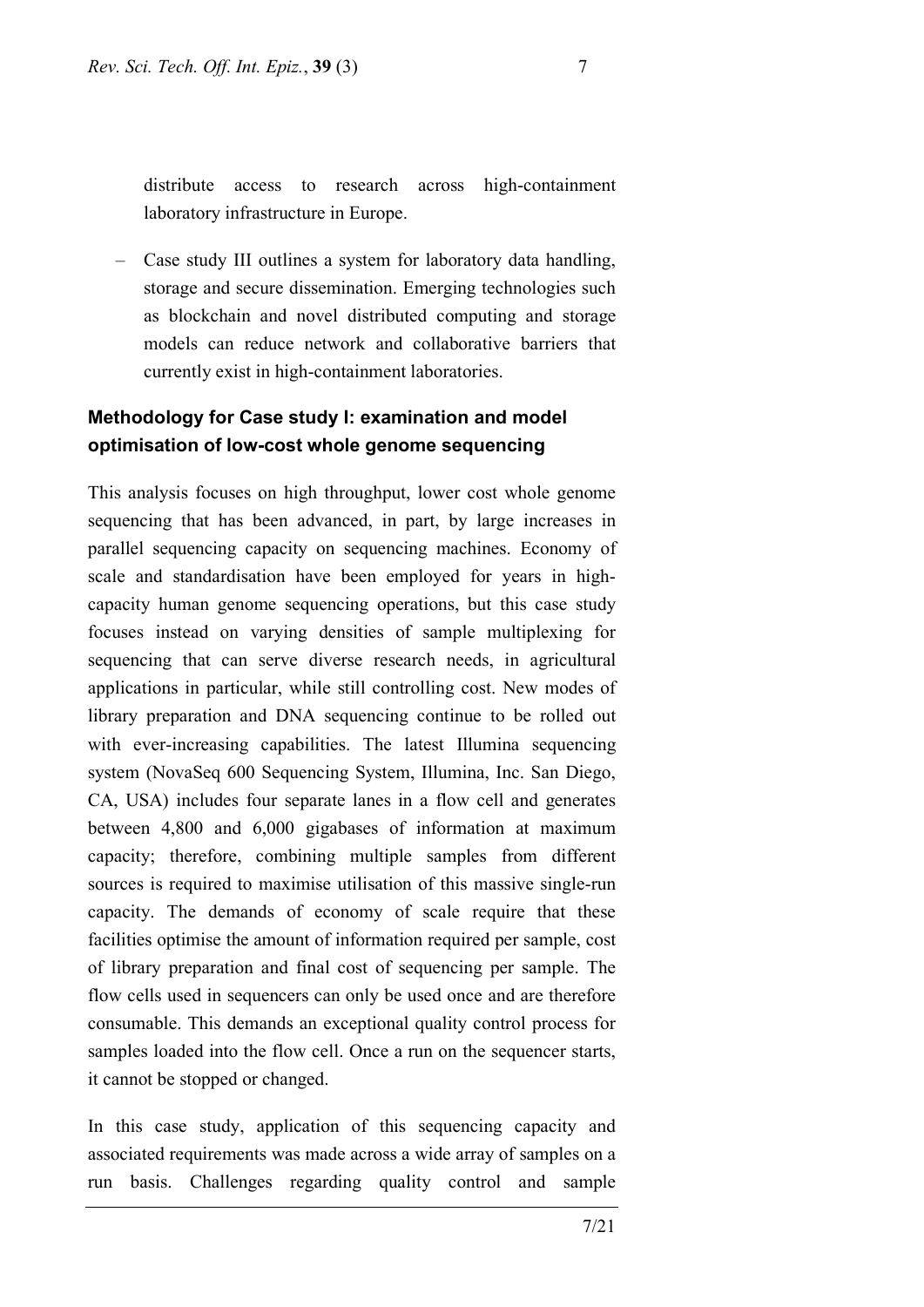normalisation and timing were highlighted. With regard to timing, the amount of time it takes to accumulate enough samples from a variety of sources or to deliver the desired economy on a per sample basis may vary. Given these factors, thought needs to be applied to the operational needs and organisational structure of sequencing capacity. The scale of this work lends itself to centralisation of the sequencing function in a core facility, as opposed to maintenance of a sequencer in each laboratory. While Illumina, PacBio, Ion Torrent and Oxford Nanopore all offer various sequencers (operational technologies) with different features, a single industry-leading sequencer from one of these manufacturers was selected for this study and its parameters were used for model design (e.g. fidelity, cost per gigabase).

To better understand the genomics pipelining process from beginning to end, the authors partnered with a leading genomics sequencing core laboratory. They shadowed their scientists and observed their workflow from beginning (customer requests service) to end (data provided to customer), noting all decision-making processes along the way. A simplified diagram of this process, spanning initial quality control (iQC), library preparation, final quality control (FQC) and the sequencing process is shown in Figure 1.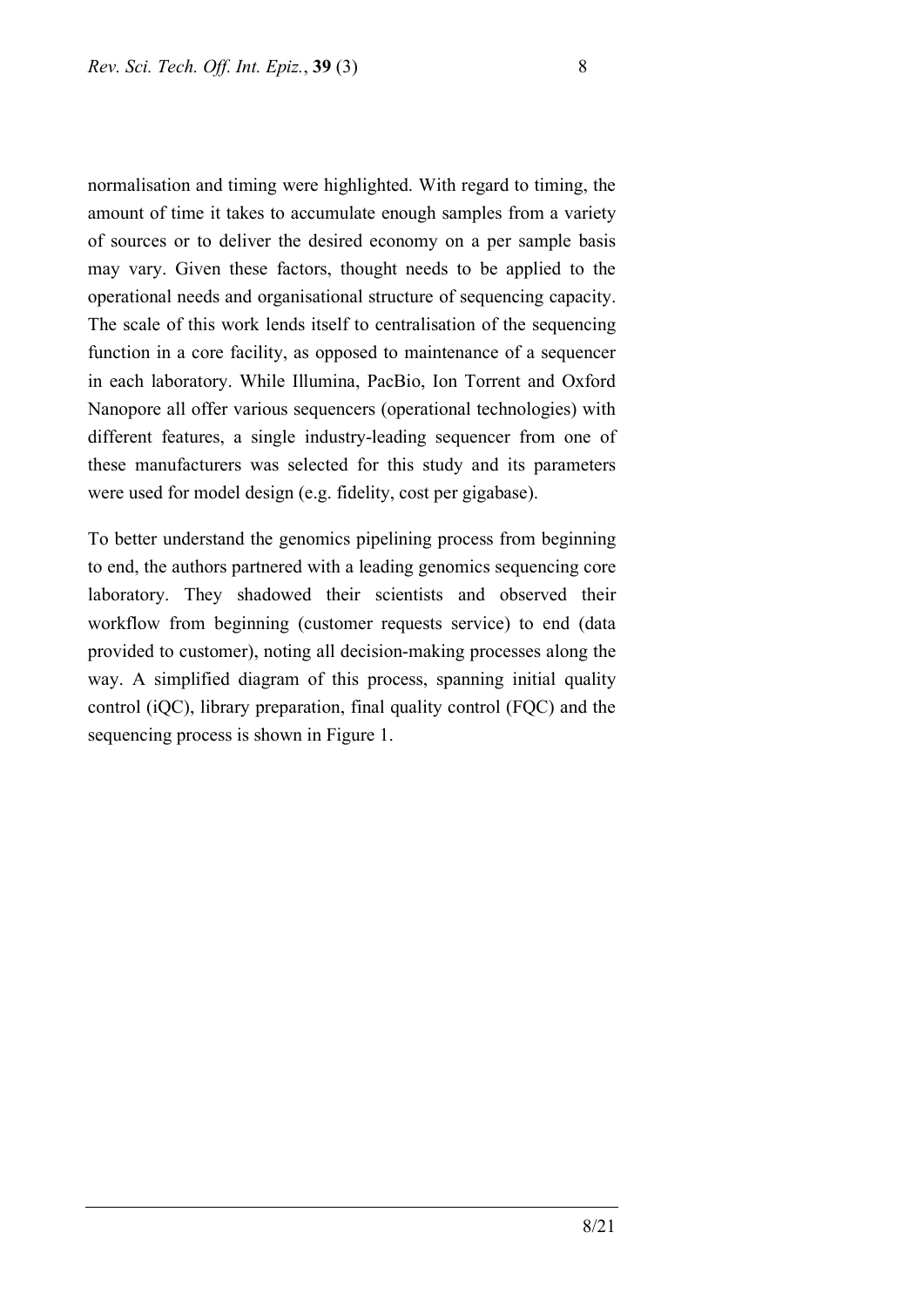

#### **Fig. 1**

### **Diagram of the end-to-end workflow for a genomics sequencing request**

FQC: final quality control<br>Frag: fragment fragment iQC: initial quality control NGS: next-generation sequencing<br>Prep: preparation preparation QC: quality control qPCR: quantitative polymerase chain reaction

Inventory and job-shop scheduling models were developed to address inventory and scheduling in a high-throughput genetics sequencing laboratory. The inventory model developed ordering patterns for costly and highly perishable laboratory reagents. The job scheduling model constructed schedules on how to best assign jobs to alternative sequencing instruments as well as how to pool samples from multiple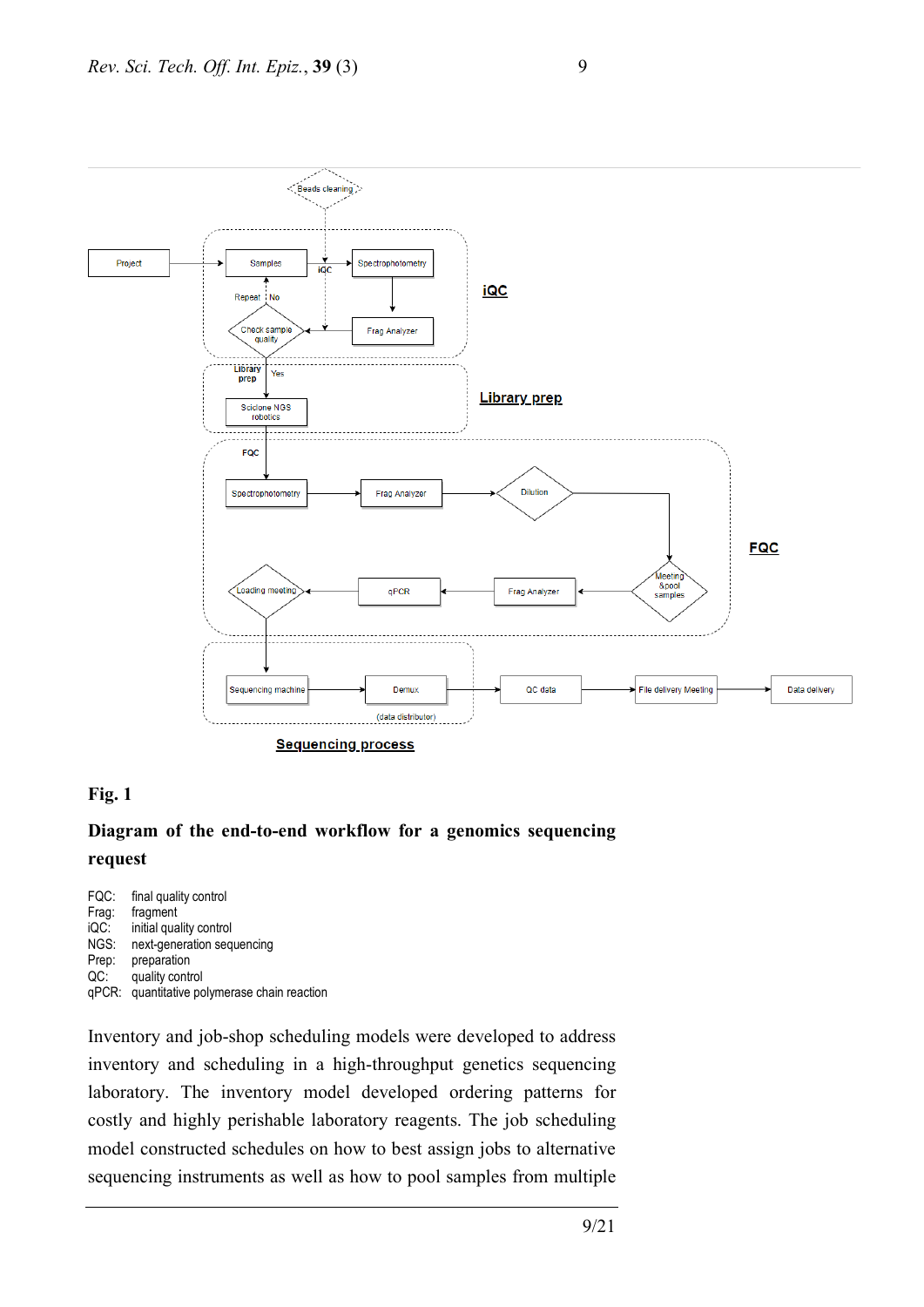customers. The models were developed in the General Algebraic Modeling Systems (GAMS) coding language (GAMS Development Corp.; https://www.gams.com/). Both models were implemented using theoretical data as well as case study data from an existing laboratory.

The inventory model minimises the total costs of purchasing reagents, transporting supplies to the laboratory site, holding inventory on site and any affected production processes. The model is set up in a deterministic fashion using the following assumptions:

- lead time for filling orders is constant and known for all reagents
- each reagent is ordered from one and only one supplier
- demand is known and satisfied using a first-in/first-out (FIFO) inventory issuing policy
- shortages are allowed and, if they occur, production costs increase
- reagent shelf life is known and, at end of life, any unused reagents are subject to disposal.

The job-shop scheduling model is set up with the objective of minimising total cost of reagents and total cost of labour used in loading, unloading and operating the machines. A penalty cost is assigned to jobs that take longer to complete than the assigned due date. This model uses the following assumptions:

- machines use the same amount of reagents (kit-based) regardless of the number of samples being sequenced
- each process cannot start until the previous process for that job is finished
- each job is independent, and jobs have different numbers of samples to be processed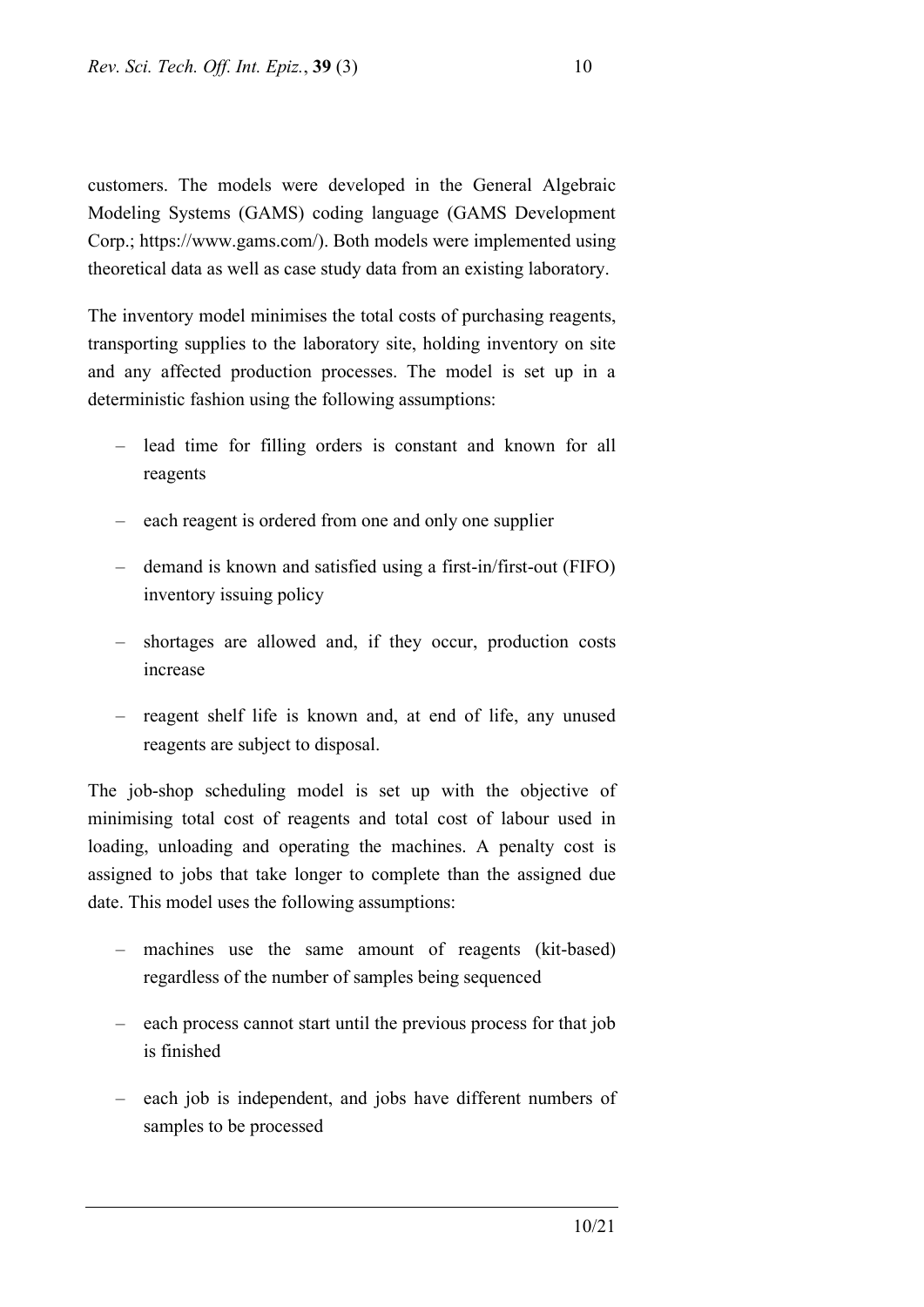- only one batch of pooled jobs can be processed on an instrument at one time
- jobs can be pooled together to run on one instrument simultaneously as long as they do not exceed instrument capacity
- once the instrument starts, it cannot be stopped until the processing task is done
- instrument set-up time and the time taken to load and unload between operations are trivial.

Both models have been implemented, and the solutions demonstrated that mathematical modelling can be used as a tool to guide decisionmaking on inventory and workflow processes in a genomics laboratory context. Each model has integer variables that reflect choices, such as how many samples to pool for a sequencing run. The models represent an approach by which laboratories can standardise operations to improve efficiencies in the areas of cost, productivity and safety.

## **Methodology for Case study II: laboratory capacities and network allocation, and a study of the European Research Infrastructure on Highly Pathogenic Agents**

The objectives of Case study II were twofold. The first was to create a questionnaire-based tool designed to capture operational and relational attributes of high-containment laboratories, which can serve to inform a resource allocation model. The signature attributes around which high-containment laboratory operation and networking can be defined will serve as categorical inputs for an econometric resource allocation model, which will be refined and run in a notional or representative fashion. The second part of Case study II is an in-depth case study on the ERINHA.

With improvements and rapid progress in IT/OT, networking between high-containment laboratories is technologically feasible. Strengthened connections between high-containment laboratories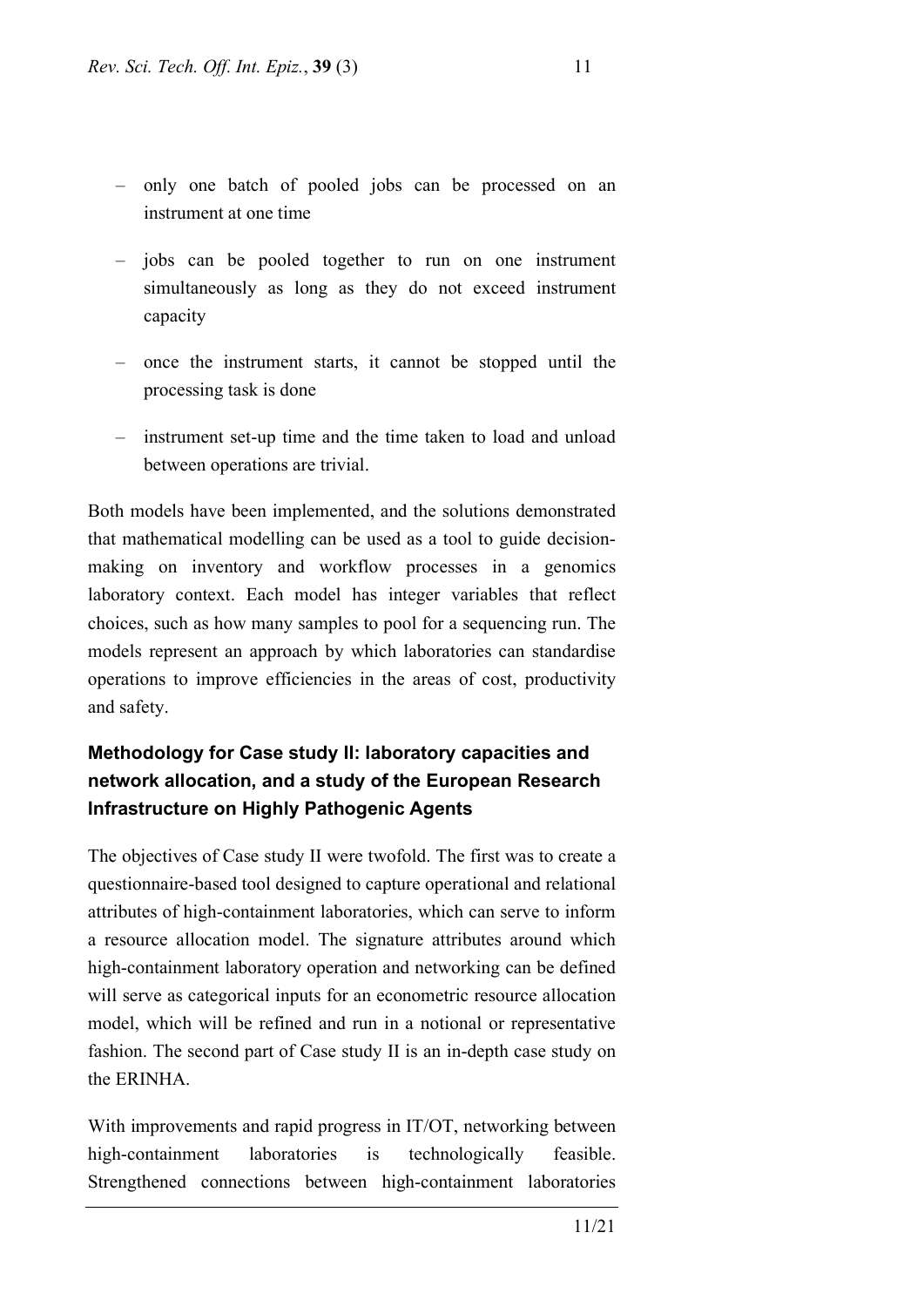reduce the time required to achieve scientifically relevant milestones and conclusions. Time is only one potential criterion solved for across a network, but it is especially relevant in the context of the whole-ofindustry and even whole-of-society solutions that high-containment laboratories are uniquely positioned to contribute to and develop. With diagnostics and surge capacity in the face of an outbreak or other disease emergency, network capacity is immediately tapped in an allocation problem that targets the time–cost trade-off, while delivering relatively uniform data across geographical areas. A systematic approach to data-intensive networking of everyday function and science is currently not as well structured or supported as emergency surge capacities. The scope of potential interaction is much wider in an 'everyday function' context. With the methods described below, operational research questions focused on data-intensive networking facilitated by current IT and OT solutions can be explored.

#### Laboratory capacities and network allocation

This approach is designed to investigate what is possible without immediately subscribing to the plethora of barriers to networking that are very real: funding competition, select agent regulations, sensitivities surrounding operational and scientific biosecurity parameters of a pathogen, scientific openness, difficult and sometimes outdated information security solutions, intellectual property vulnerabilities, lack of uniformity and documentation of many different environmental and situational experimental factors, and bureaucracy in general.

To begin population of an allocation model, an informational questionnaire was structured for both attribute aggregation and as a guide for engagement with partner laboratories that wished to participate. Key topic areas are outlined in Table I.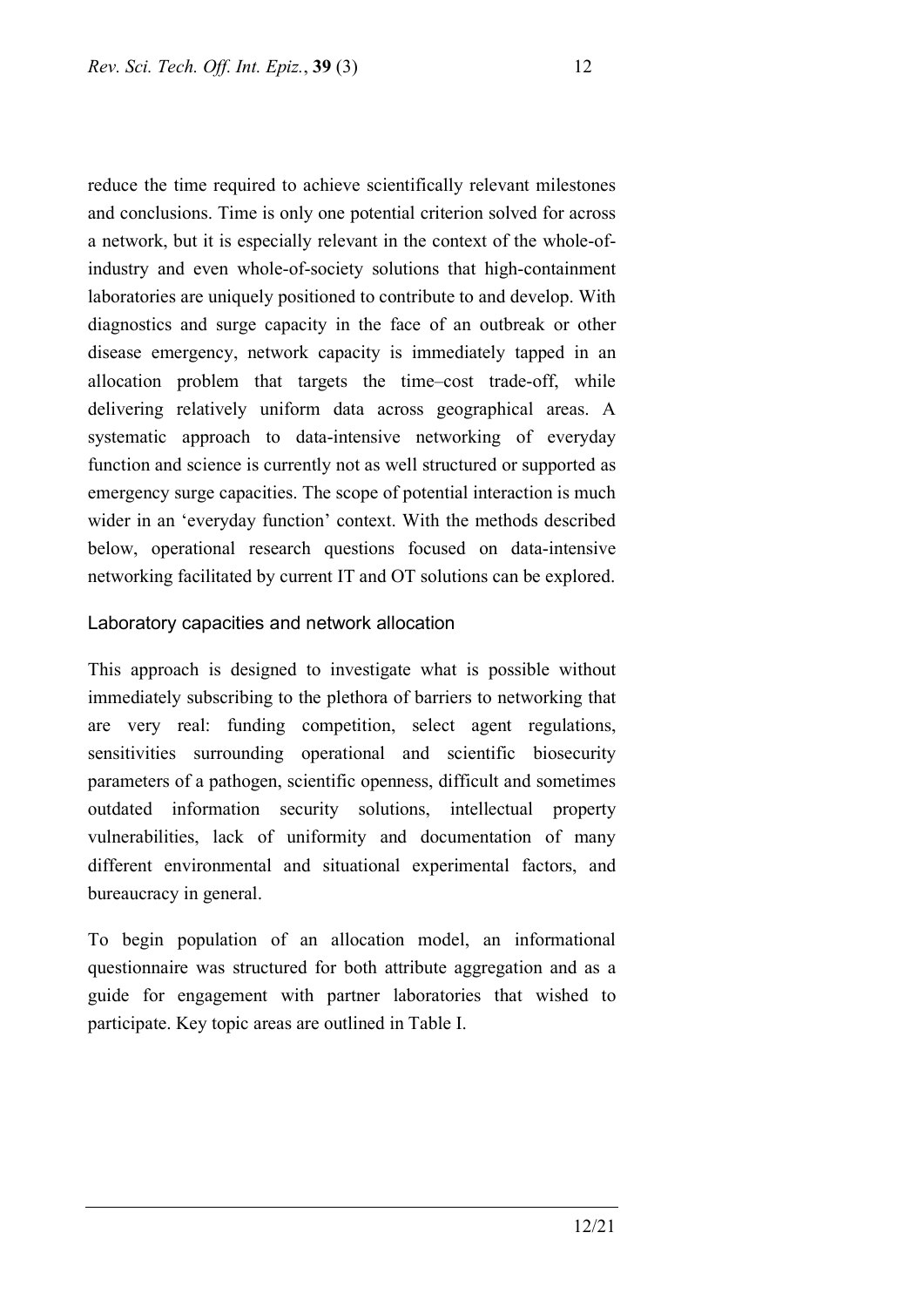#### **Table I**

### **Laboratory features included in the questionnaire for inclusion in network allocation model**

| Category                              | <b>Summary description</b>                                |
|---------------------------------------|-----------------------------------------------------------|
| Personnel                             | Number, classification, contract work, guests, surge      |
| Space and rooms                       | Space allocation for purpose (%)                          |
| Operational capacities                | Operational capacities associated with function(s), surge |
| Disease/pathogen focus                | Categories, types, mission                                |
| Information technology infrastructure | Key systems characterisation, cybersecurity               |
| Key operational technologies          | Characterisation, specialised OT                          |
| Funding, budget, governance structure | Cycle, source(s), goals, growth                           |
| Collaborations and partners           | Model(s) and support for partnership/collaboration        |

OT: operational technologies

A simple conceptual model was designed to evaluate the impact of the presence of a designed laboratory network. This optimisation application involves choosing which laboratory in a network will be assigned new jobs for processing. The model assigns jobs to one of three laboratories, taking into consideration factors including laboratory capacities, the total cost to finish the jobs and completion time of the job that has the longest duration. To deal with multiple objectives in this model, a utility trade-off model is considered because there are no target levels. A set of underlying assumptions are defined for this model:

- each job is assigned to one and only one laboratory
- for a job to be assigned to a laboratory, it must be equipped with machines that can perform the tasks required to complete that job
- the assignment variables in the model are binary ('1' if a job is assigned to that laboratory, otherwise '0').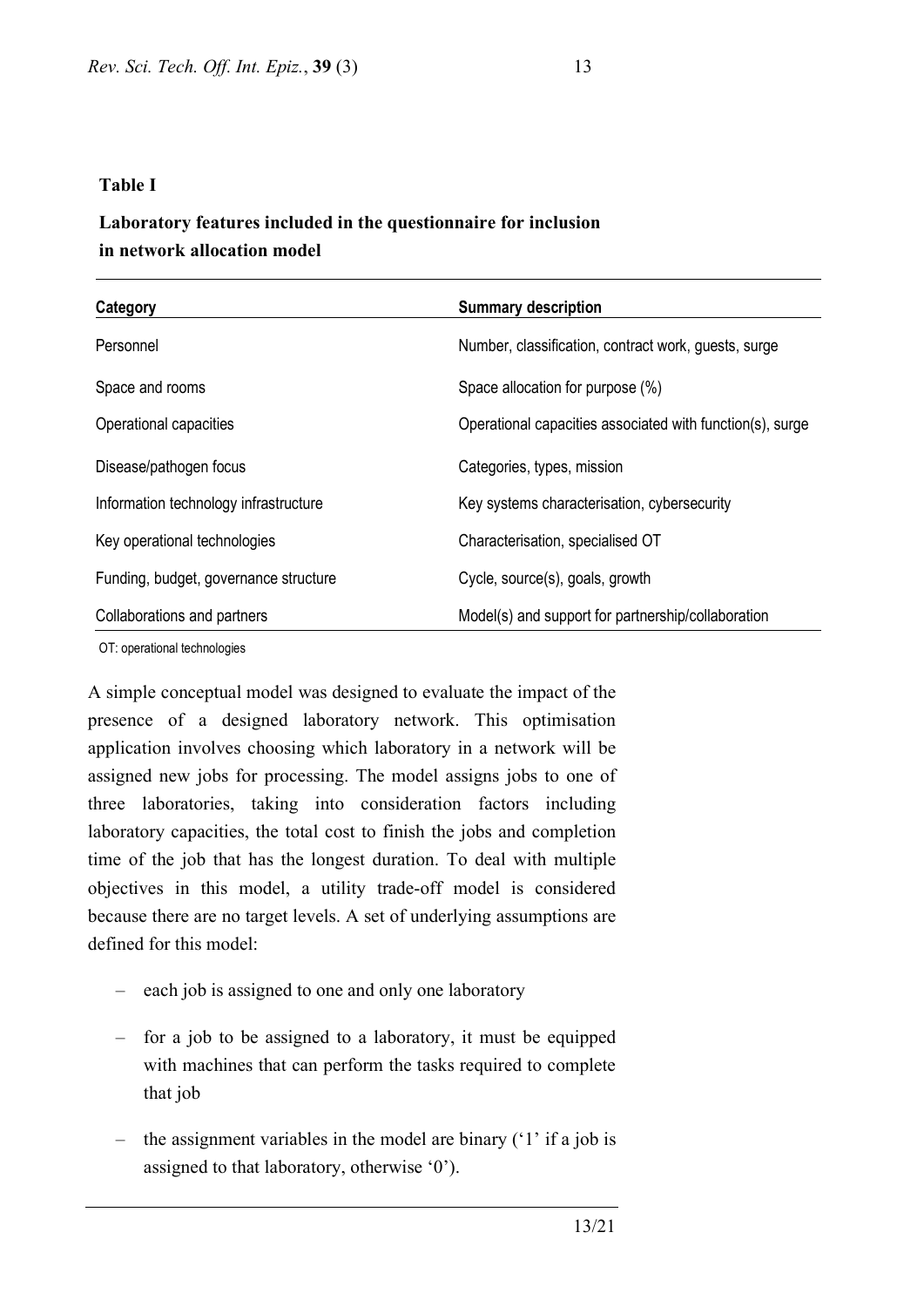Starting from this simple conceptual model with only three laboratories, the model can be extended with more laboratories and application complexity in order to assess the utility of distribution of research work across a network. This approach could help to determine the optimal site for performance of distinct work packages within and across a defined network of high-containment laboratories.

### A study of the European Research Infrastructure on Highly Pathogenic Agents

The necessity for research on pathogens of high consequence and the challenges associated with this specialised work are a global issue. A Pan-European research infrastructure, designated ERINHA, has been developed to address research involving highly infectious emerging and re-emerging diseases classified as Risk Group 4, in order to contribute to the overarching mission of increasing the European Union's preparedness for and capability to respond to high consequence infectious disease threats. Their coordinated network approach to high-containment research is currently the only research infrastructure of its kind worldwide.

Therefore, a case study focused on this novel organisation was designed to provide a unique learning opportunity to understand the benefits, challenges and 'lessons learned' associated with this endeavour. To maximise the usefulness of this engagement, a list of relevant topics for discussion was developed and distributed prior to an in-person meeting with the Central Coordinating Unit at the ERINHA headquarters in Paris, France.

The following topics were discussed:

- current operational status: staffing, funding, membership, etc.
- plans for financial sustainability
- mechanisms for prioritisation and distribution of work
- approach for data storage, management and sharing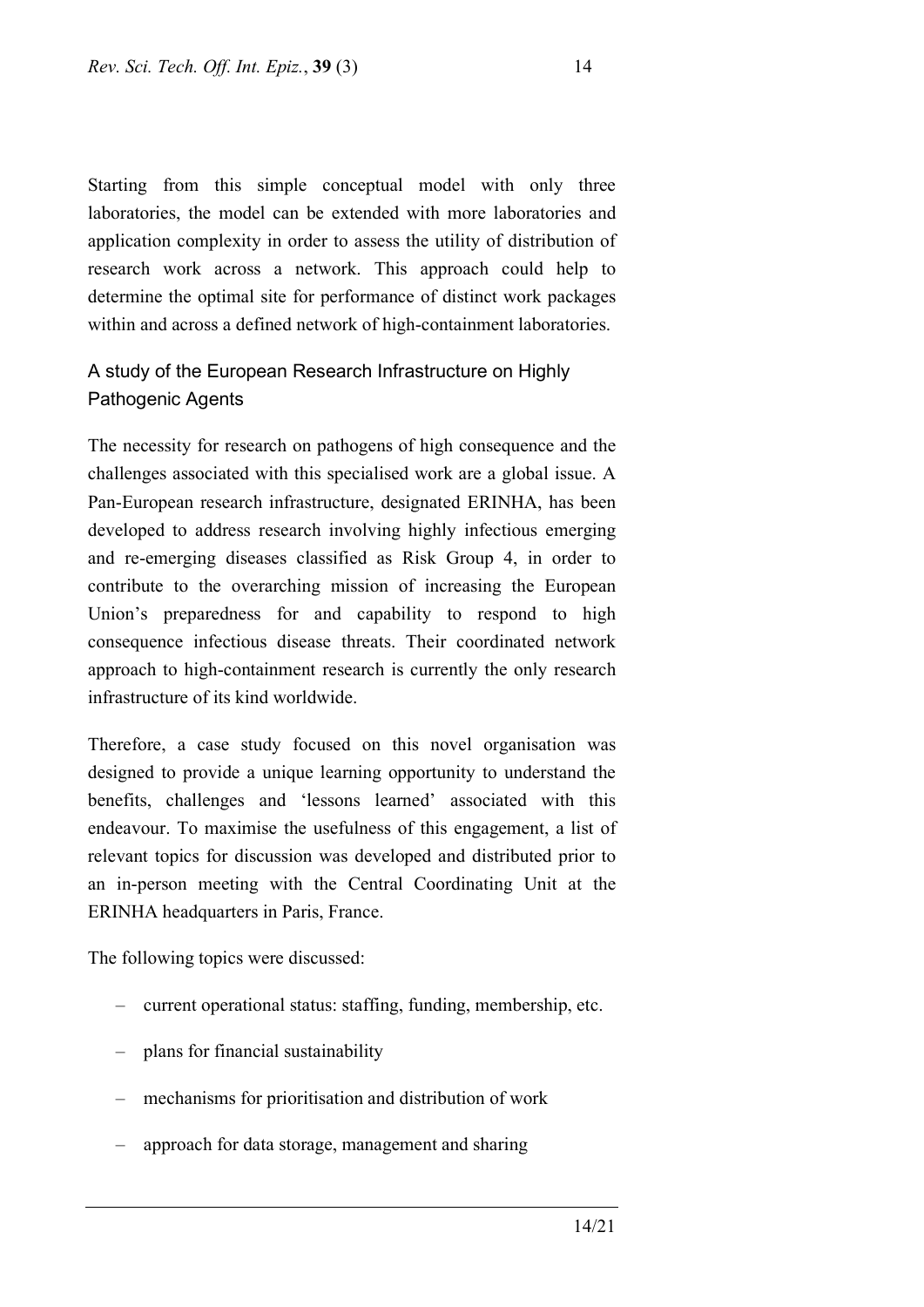- organisational structure/regulatory bodies
- successes and challenges.

Information learned at this meeting and continued engagement with ERINHA leadership allowed the authors to use the knowledge gained  $t^{\alpha}$ 

- assess the merit of initiating a similar research infrastructure in the USA
- extrapolate lessons learned and best practices to provide recommendations for the NBAF
- foster a collaborative relationship between ERINHA and North American high-containment laboratories.

### **Methodology for Case study III: blockchain and the future of laboratory networking**

The emergent informational technology blockchain uses a distributed, peer-to-peer network to make a continuous, growing chain of records ('blocks') to form a digital ledger. Key features of this technology are that it is disintermediated, distributed and decentralised. Beyond its most prevalent use as the technology that powers Bitcoin cryptocurrency, blockchain is being tested and adopted by a broad range of industries to provide economic benefit in finance, banking, the Internet of Things (IoT), supply chain, manufacturing and healthcare. A number of blockchain's characteristics make it an attractive candidate for these diverse industries, including instantaneous transactions, transparency, immutability and traceability.

Key elements of blockchain make it useful in addressing many of the issues limiting progress in high-containment research. A permissioned blockchain would allow for control over what parties would have access to the blockchain, and different levels of access could be assigned. Information added to the chain could include metadata or other transactional records, approved Animal Use Protocols (AUP)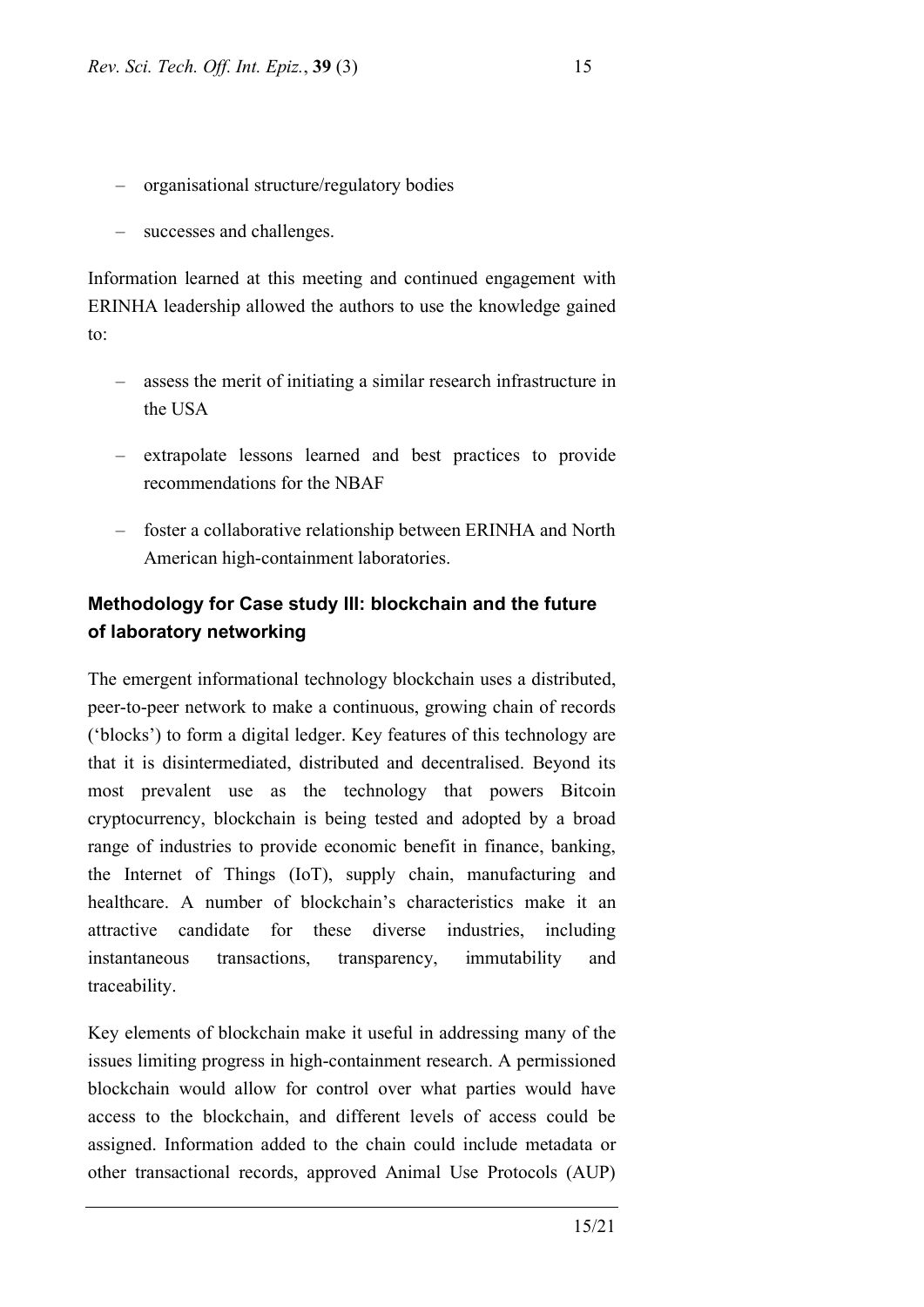and Standard Operating Procedures (SOPs), animal care and health activities, and daily research activity records. The decision-makers are often located outside the containment areas (entry to which requires substantial personnel training and biosecurity, personal protective equipment, showering out, etc.), thus creating a significant potential disadvantage to this research setting in delayed and sometimes faulty communication. Errors can be very costly in a high-containment setting, and the 'real-time' and immutable nature of blockchain technology would greatly benefit research efficiency and potentially personnel safety.

Providing those managing and performing research within highcontainment facilities access to the blockchain would allow greater transparency as well as real-time auditing capabilities. For example, use of select agents (storage location and conditions, user, amount used) could be tracked more efficiently and effectively, capturing data with higher reliability. Blockchain access would allow the appropriate parties to have direct oversight of active research – whether these parties be sponsors, administrators or collaborators. This could increase trust among participants through transparency of records and could lessen the burden of facility inspections. Simplifying the process of reliably sharing information would encourage collaborative research efforts with the outcome of more efficient research, as well as accelerated development of new diagnostics, vaccines and treatments.

The identity of permissioned nodes and appropriate level of access to the blockchain would be determined based on parties' relationships to the study. These nodes could include:

- study sponsors/funding sources
- facility administration
- auditing agency
- principal and other investigators
- collaborating scientists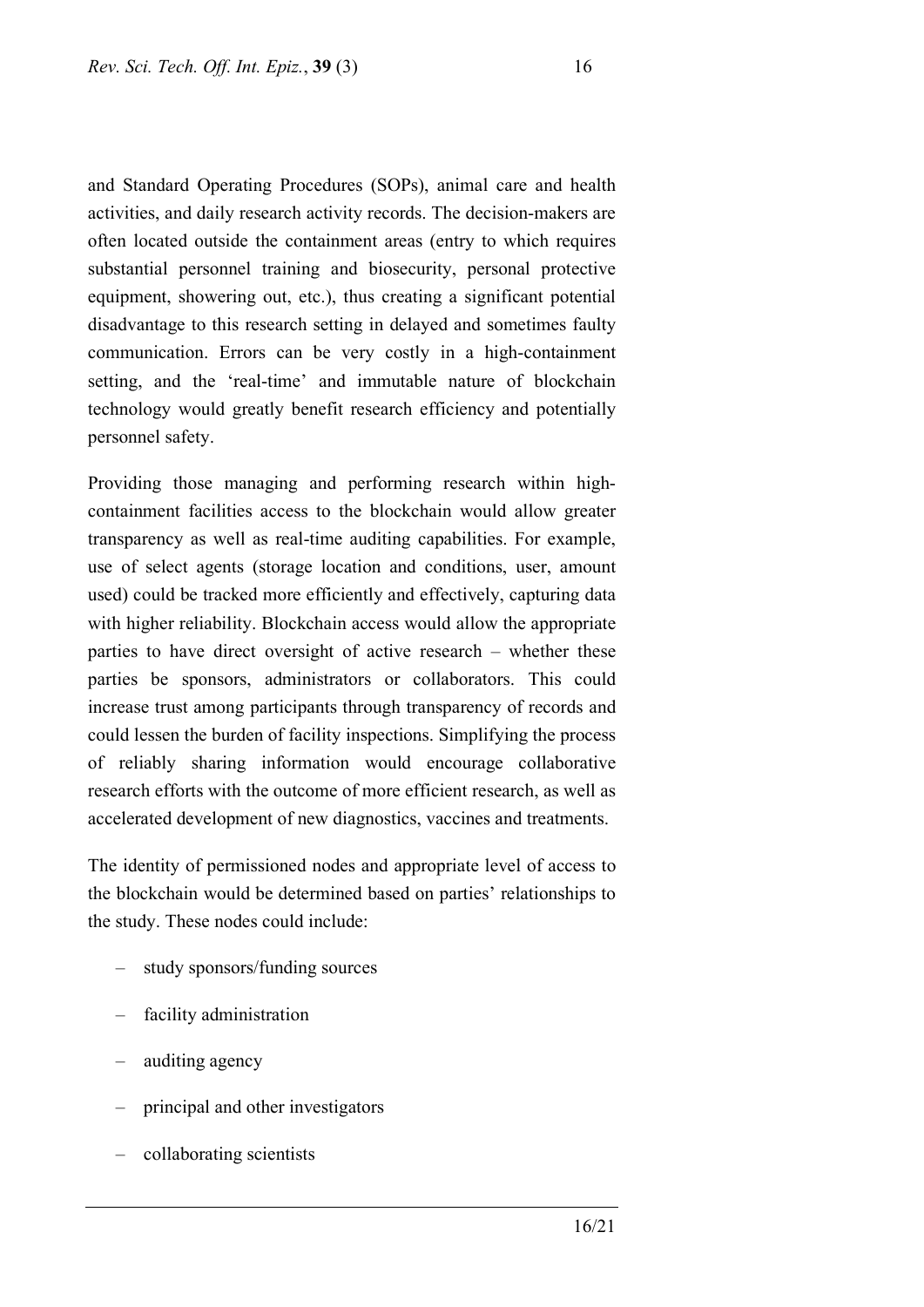– institutional animal care committee/assigned veterinarians

– animal care staff

laboratory scientists involved in diagnostic or basic research.

Knowing that most existing high-containment laboratories operate systems in isolation, (controlled) sharing of high-level resources would offer significant new opportunities to advance the field. Some examples include, but are not limited to, resource utilisation, data utilisation and protocol compliance. Auditable protocol compliance is a central tenet of high-containment laboratory operations, demonstrating a potential highly beneficial use case for network-wide auditable ledgers to identify the commonalities and differences of existing practices. Through orchestrated efforts, ledgers could be generalised into a joint auditing framework, which can then be used as a foundation for shared use of resources and data products, as well as shared best practices for experimental setup and technique.

#### **Outcomes/Conclusions**

Availability of high-containment laboratory space is expanding, likely due to focused federal funding for research and development on highconsequence pathogens and a greater focus on public health and diagnostic laboratory capacity in general (2). The total amount of planned or existent BSL-4 space in the USA increased by an estimated 12-fold between 2004 and 2007 (3). However, collaborative efforts within and across institutions have failed to keep pace with this proliferation of laboratory capacity. This is particularly evident in the international realm, in which some US scientists have made the decision to curb their international collaborations owing to differences in biosecurity regulation between countries (4). This phenomenon is worth further scrutiny, given that a recent review found that research collaboration in international networks enhances both the productivity of individual scientists and the quality of the research (5), a finding supported by the analysis performed via the ERINHA case study. If the USA wishes to be a global leader at the forefront of infectious disease research, innovation and disaster preparedness, novel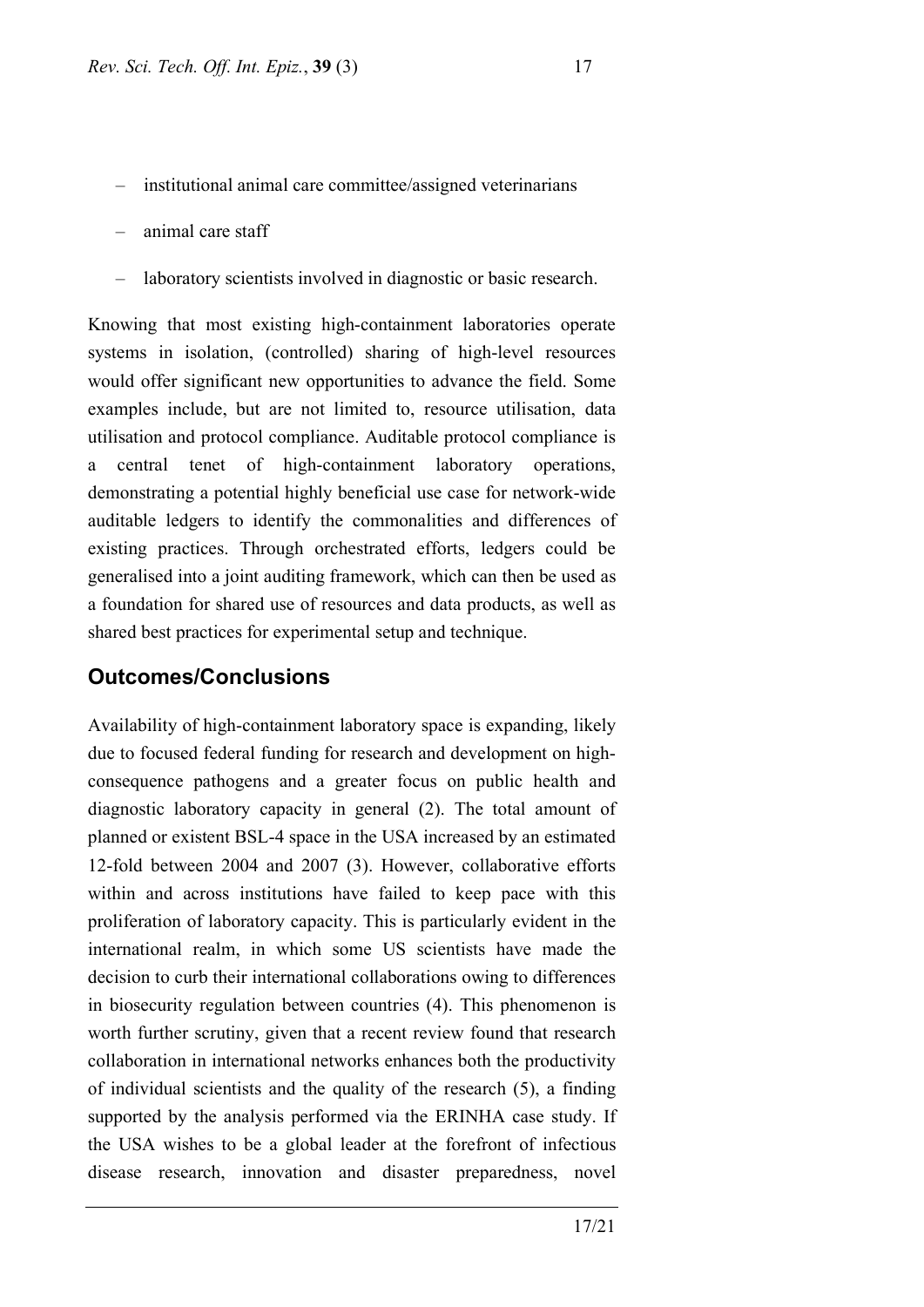approaches that promote laboratory networking and collaboration will be crucial to sustainability, durability and future success.

Figure 2 illustrates future potential for networking high-containment laboratories. These unique facilities have well established physical containment measures to protect laboratory staff, provide humane care for animals in studies and prevent accidental spillover of pathogens. While it can be costly and time consuming to carry out critical scientific investigations in these facilities, they are a cornerstone of biodefence against pathogens and vectors that can adversely affect large portions of the global population. As the world faces emerging biothreats, development and leveraging of technological approaches to data management and networking that can improve scientific productivity is a national security imperative. As demonstrated in the genomics case study, efficient deployment of these resources can benefit from the injection of outside disciplines, including the use of deterministic models that can be fitted to optimise functions of interest. In this way, connecting OT to rapidly advancing IT facilitates rapid advances in the outcomes and impacts of both individual research projects and overall high-containment activities.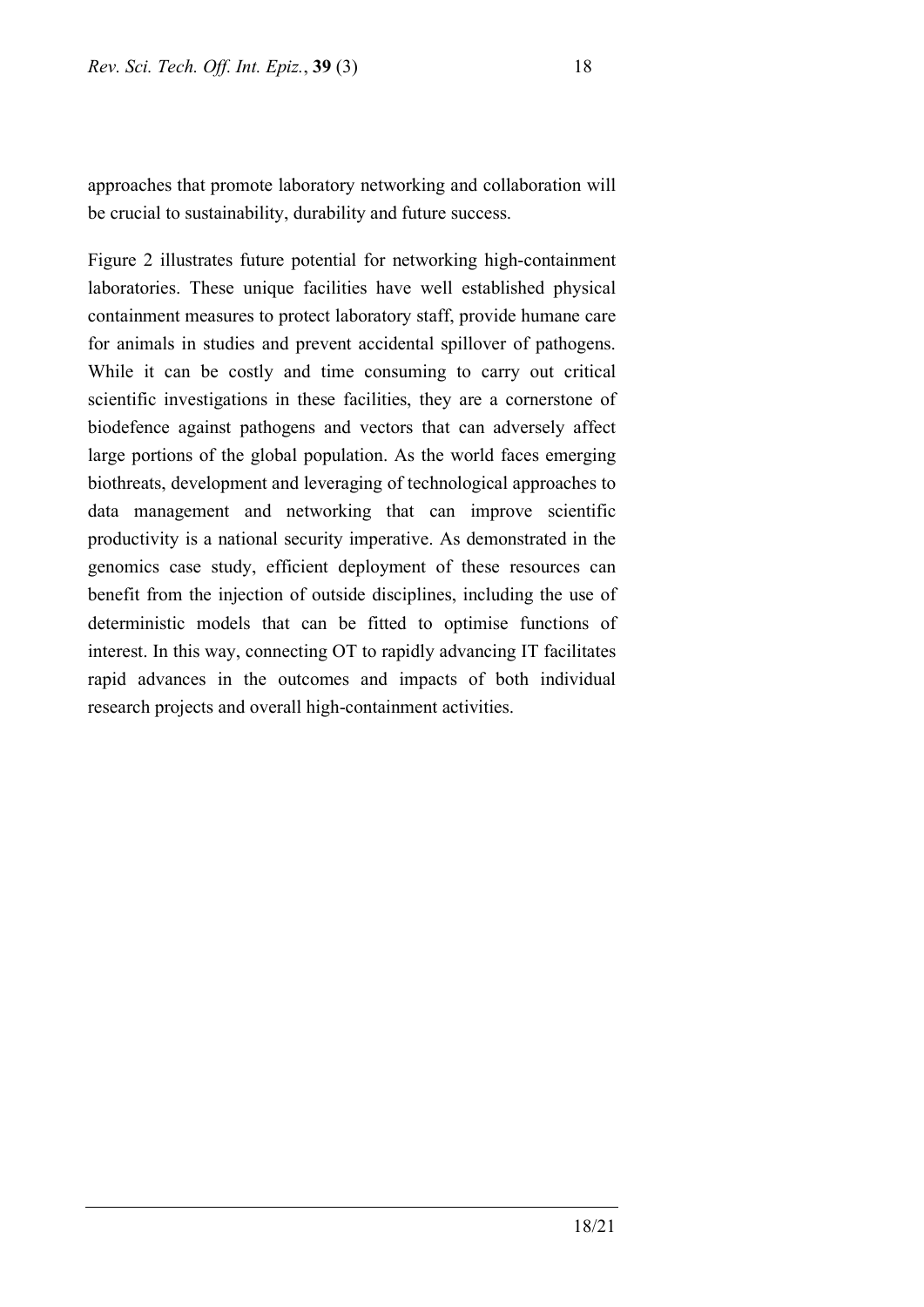



#### **Fig. 2**

#### **Conceptualisation of a high-containment laboratory network**

ASF: African swine fever FMD: Foot and mouth disease Lab: Laboratory US: United States VMR: Veterinary medical record

A laboratory space can be organised into mirrored physical and cyber domains, where the cyber domain includes various data acquisition systems, databases and laboratory management technologies. When properly managed, much of the cyber domain information can be shared among partner laboratories to serve specific purposes. Information sharing is the key to operational transparency and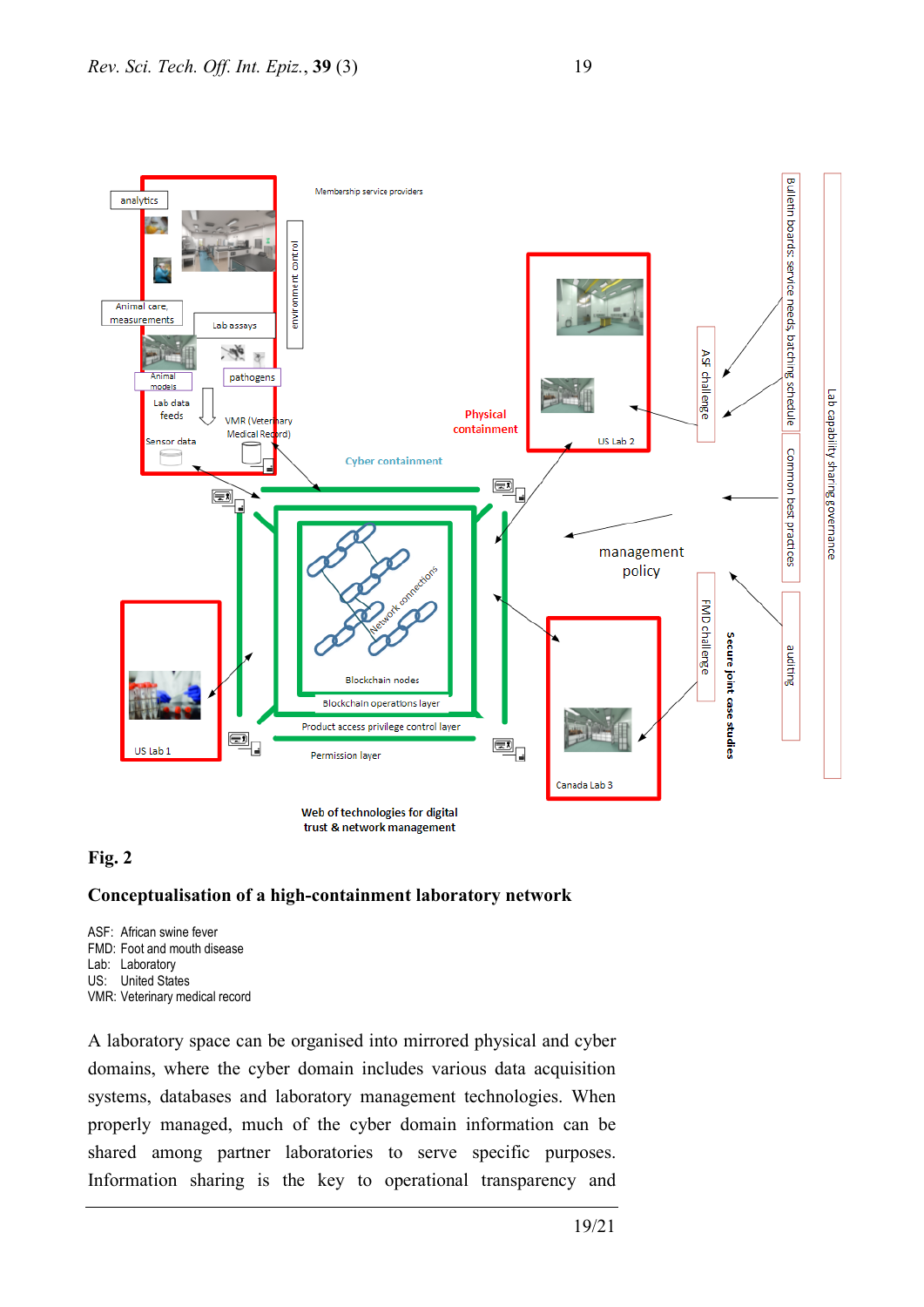establishing trust and confidence among partners. It is also a powerful approach to demonstrating scientific credibility, accountability and compliance. Of course, the importance of cyber containment to protect the privacy and integrity of the interconnected laboratories cannot be overemphasised, as well as defence against malicious cyber adversaries. A potential barrier to the proposed collaborative approach is differing standards for cybersecurity, particularly in the case of international partnerships or those including both government and privately operated facilities. A host of mutually agreed upon cybersecurity tools will undoubtedly be required for defence against cyber-attacks or inappropriate system access, such as firewalls, antivirus software, user authentication and other defences. These tools, combined with permissioned, distributed ledger technology, hold great promise for delivering networking solutions to the high-containment laboratory community that offer the utmost security, confidentiality and integrity for application on a global scale.

Incorporation of IT and OT advances can augment laboratory operations in innovative ways and, individually, the methods described here add great value to specific laboratory situations. In particular, laboratory networking and sharing resources geographically or across facilities with similar research and clientbased activities can facilitate compounded increases in efficiency and effectiveness, including the ability to perform work that would otherwise not be possible on an individual level. Whether formal or informal, establishment of laboratory communities also enables improved adoption and adaptation of IT and OT to continue evolving scientific and administrative approaches, while increasing efficiency in meeting mission requirements. The case study approach described here could be widely applied to other highly variable situations to provide accurate, relevant workflow analyses and optimised recommendations.

#### Acknowledgements

This research was funded under contract with the United States Department of Homeland Security Science and Technology